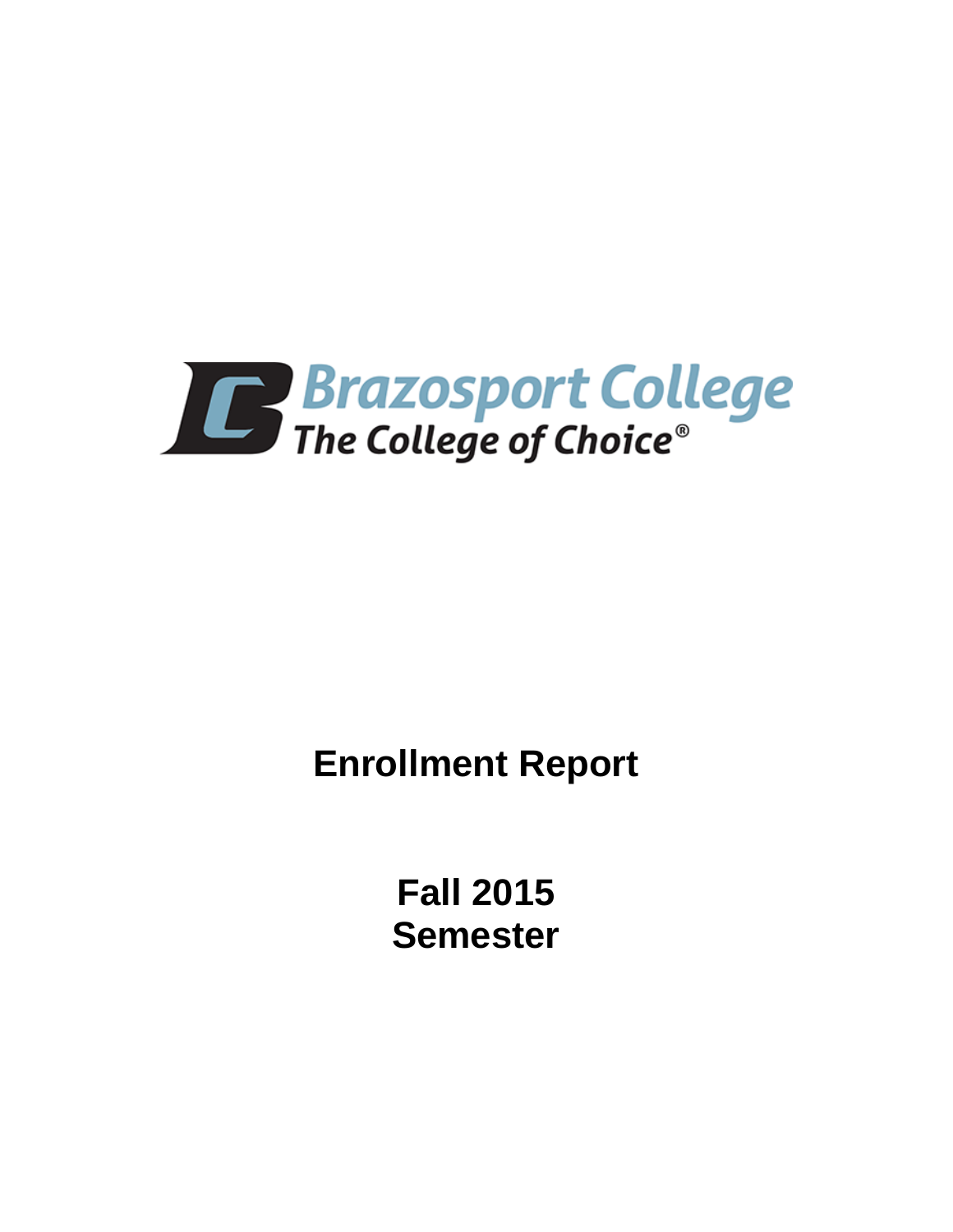# **Semester Report – Fall 2015 Table of Contents**

| Table 15A Enrollment by Department/Technical Program Page 7 |  |
|-------------------------------------------------------------|--|
| Table 15B Enrollment by Department/Academic ProgramPage 8   |  |
|                                                             |  |
|                                                             |  |
|                                                             |  |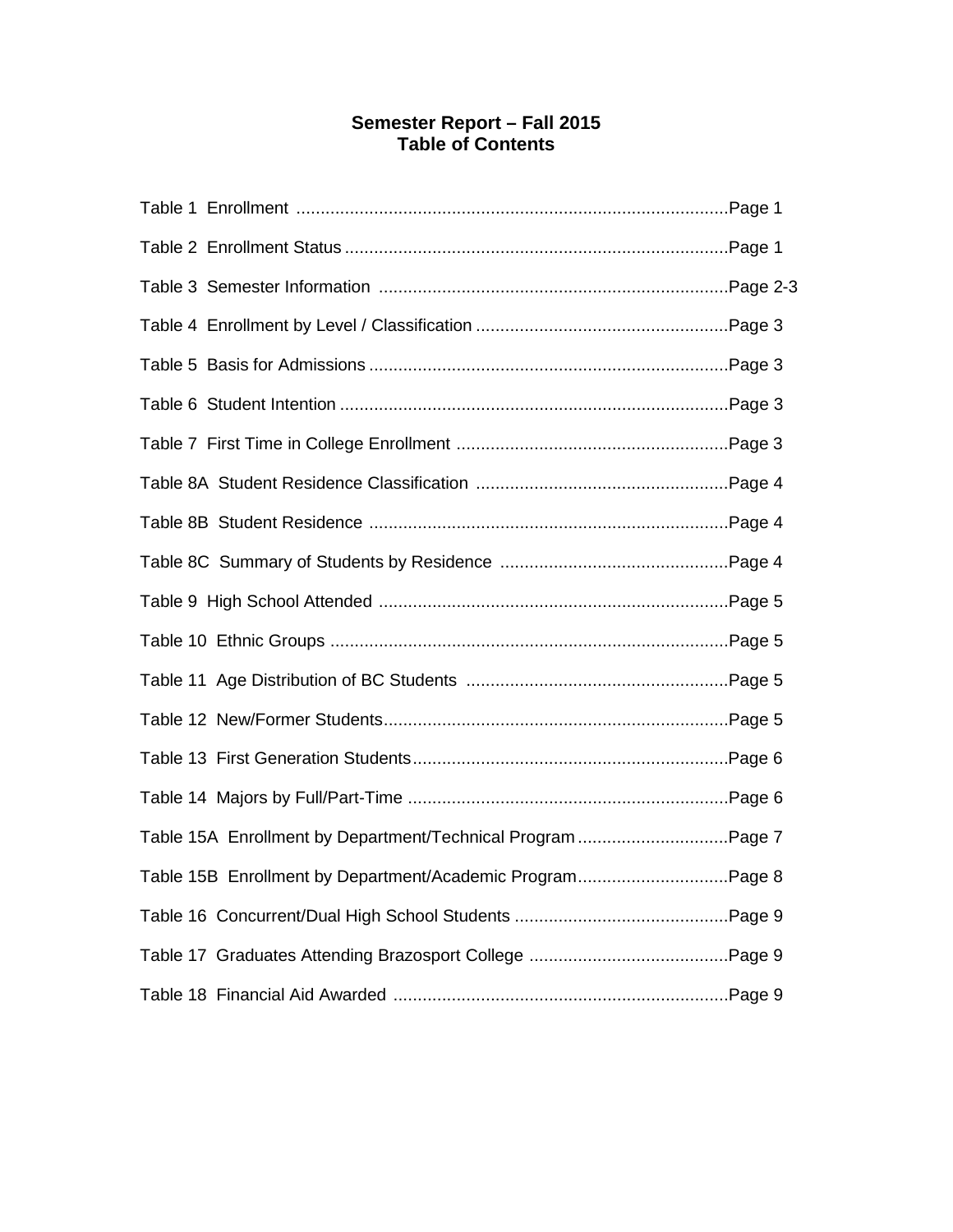# **Semester Report Fall 2015**

#### **Table 1 Enrollment**

#### **Credit Program**

| Campus – Regular Students            |    |
|--------------------------------------|----|
| Flexible Entry (16 Duplicated)       | 34 |
| <b>Total Enrolled (Unduplicated)</b> |    |

#### **Non-Credit Program**

| Total Enrolled (From 8/24/15 through 12/10/15) | 829 |
|------------------------------------------------|-----|
|------------------------------------------------|-----|

#### **Total Headcount**

| Credit Program     | 8.LL              |
|--------------------|-------------------|
| Non-credit Program | 829               |
| <b>Grand Total</b> | 5.05 <sub>0</sub> |

#### **Full-time Student Equivalent**

| Full-time student equivalent (FTSE)                 | 2,609.4 |
|-----------------------------------------------------|---------|
| Found by dividing total credit hours (31,313) by 12 |         |

**Table 2**

**Enrollment Status Part-Time / Full-Time**

|        | <b>Full-Time</b> | Part-Time* | Total  | %      |
|--------|------------------|------------|--------|--------|
| Male   | 424              | 1732       | 2156   | 51.1%  |
| Female | 391              | 1674       | 2065   | 48.9%  |
| Total  | 815              | 3406       | 4,221  | 100.0% |
| %      | 19.3%            | 80.7%      | 100.0% | 100.0% |

\*Part-Time – Less than 12 semester hours in fall semester.

|                   | <b>Enrollment Status</b> | Day Student / Night Student |       |        |
|-------------------|--------------------------|-----------------------------|-------|--------|
|                   |                          |                             | No.   | %      |
| Day               |                          |                             | 1,805 | 42.8%  |
| Night             |                          |                             | 1,202 | 28.5%  |
| Both Day / Night  |                          |                             | 807   | 19.1%  |
| Distance Learning |                          |                             | 407   | 9.6%   |
| Total             |                          |                             | 4.221 | 100.0% |

Note: Since distance learning classes are not classified as "Day" or "Night" classes, students enrolled in distance learning classes as well as traditional "day" or "night" classes are classified as day, night or both day/night students by their "majority" enrollment in these classes. Therefore, it is possible that distance learning students are included in the Day, Night and Both Day/Night totals if they are taking these traditional classes along with a distance learning class. However, students taking only distance learning classes will be classified as only distance learning students.

**For BC Employees: In order to get additional data or look at trends in the data over time, the Office of Institutional Research encourages use of a software package known as Zogotech to access student data. Contact Paula [\(paula.gentner@brazosport.edu\)](mailto:paula.gentner@brazosport.edu) or Cindy [\(Cindy.Ullrich@brazosport.edu\)](mailto:Cindy.Ullrich@brazosport.edu) and training can be arranged as needed through the Employee Development Center.**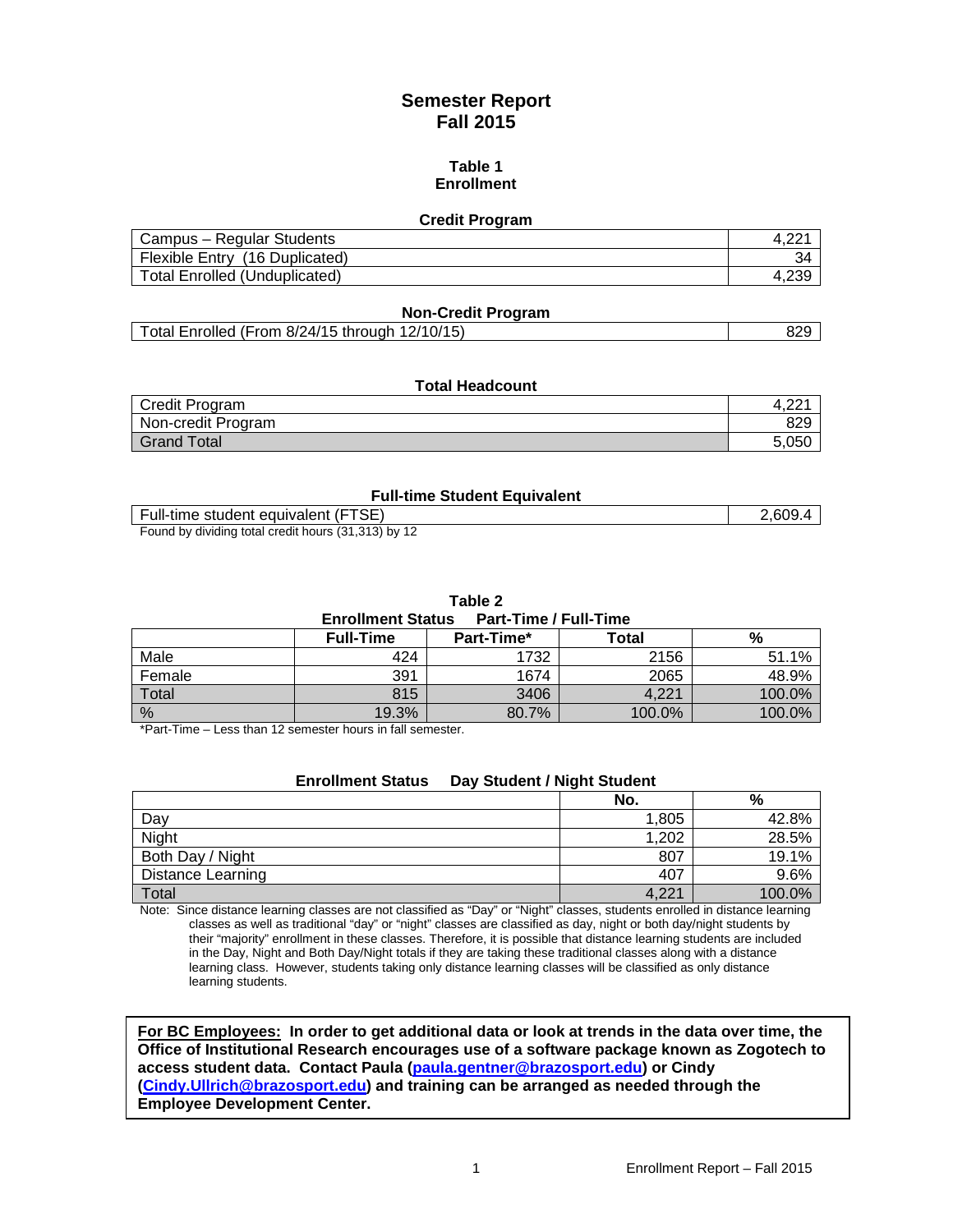### **Table 3 Semester Information**

| <b>Headcount</b>                                                    |    |       |       |  |
|---------------------------------------------------------------------|----|-------|-------|--|
| <b>Flexible Entry</b><br><b>State Reports *</b><br>Total<br>Regular |    |       |       |  |
| 4,221                                                               | 34 | 4.255 | 4,255 |  |

\* Includes 16 duplicated counts

#### **Semester Credit Hours Vocational-Technical Academic BAT Totals %** Regular 9,593 20,468 1,124 31,185 99.6% Flexible Entry  $\begin{vmatrix} 1 & 128 & 0 & 0 \\ 0 & 0 & 128 \end{vmatrix}$  0.4% Total **9,721 20,468 1,124 31,313 100.0%** In-District | 8,263 | 14,716 | 66 | 23,045 | 73.6% Out-of-District 1,458 5,752 1,058 8,268 26.4%<br> **Totals 9,721 20,468 1,124 31,313 100.0% Totals 9,721 20,468 1,124 31,313 100.0% % 31.0% 65.4% 3.6% 100.0%**

Note: In / Out-of-District status is determined by where a course is taught.

#### **Semester Contact Hours**

|                       | <b>Vocational-</b><br><b>Technical</b> | Academic | <b>BAT</b> | <b>Totals</b> | $\frac{0}{0}$ |
|-----------------------|----------------------------------------|----------|------------|---------------|---------------|
| Regular               | 261,232                                | 373,104  | 17,984     | 652,320       | 99.6%         |
| <b>Flexible Entry</b> | 2,864                                  | 0        |            | 2,864         | 0.4%          |
| Total                 | 264,096                                | 373,104  | 17,984     | 655,184       | 100.0%        |
| In-District           | 225,072                                | 276,384  | 1,056      | 502,512       | 76.7%         |
| Out-of-District       | 39,024                                 | 96,720   | 16,928     | 152,672       | 23.3%         |
| <b>Totals</b>         | 264,096                                | 373,104  | 17,984     | 655,184       | 100.0%        |
| %                     | 40.3%                                  | 57.0%    | 2.7%       | 100.0%        |               |

Note: In / Out-of-District status is determined by where a course is taught.

#### **Semester Credit Hours By Student Tuition Residency Code**

|                 | <b>Vocational-</b><br>Technical | Academic -<br>BAT | Totals | %      |
|-----------------|---------------------------------|-------------------|--------|--------|
| In-District     | 5.207                           | 12.150            | 17.357 | 55.4%  |
| Out-of-District | 4.514                           | 9.442             | 13,956 | 44.6%  |
| Totals          | 9.721                           | 21,592            | 31.313 | 100.0% |

Note: BAT hours are included in Academic credit hours.

#### **Semester Contact Hours By Student Tuition Residency Code**

|                 | <b>Vocational-</b><br>Technical | Academic -<br>BAT | Totals  | %      |
|-----------------|---------------------------------|-------------------|---------|--------|
| In-District     | 143.280                         | 221.760           | 365.040 | 55.7%  |
| Out-of-District | 120.816                         | 169.328           | 290.144 | 44.3%  |
| <b>Totals</b>   | 264.096                         | 391,088           | 655.184 | 100.0% |

Note: BAT hours are included in Academic contact hours.

#### **Distance Learning Semester Contact Hours**

|                   | <b>Hours</b> | $\frac{0}{0}$ |
|-------------------|--------------|---------------|
| Internet          | 102,848      | 99.0%         |
| $\overline{V}$ CT | 1,072        | 1.0%          |
| Total             | 103,920      | 100.0%        |

Note: These contact hour totals do not include hybrid / blended course hours.

The distance learning contact hours are included in semester contact hours.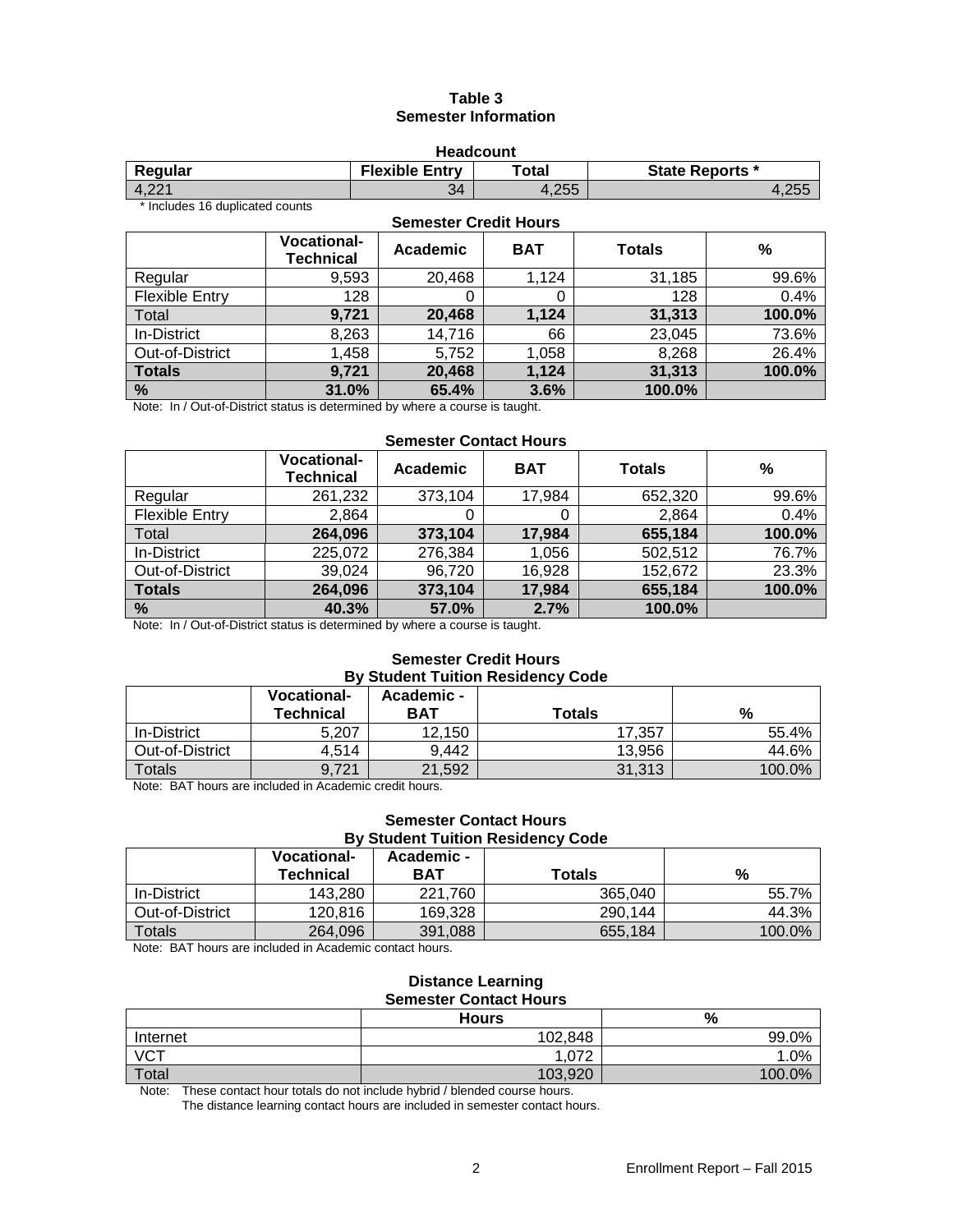#### **Table 3 Semester Information Contact hours** *NOT* **funded**

|                                   | No.   | %      |
|-----------------------------------|-------|--------|
| Developmental Hours               | 720   | 8.5%   |
| Academic Hours (Three-peat rule)  | 7.264 | 85.8%  |
| Technical Hours (Three-peat rule) | 480   | 5.7%   |
| Total                             | 8.464 | 100.0% |

| Table 4                                     |
|---------------------------------------------|
| <b>Enrollment by Level / Classification</b> |

|                                                                    | Male     | Female | Total | %      |
|--------------------------------------------------------------------|----------|--------|-------|--------|
| Freshman: First Yr (less than 30 hours)                            | 1.486    | 1.359  | 2.845 | 67.4%  |
| Sophomore: Second Yr (30-72 hours)                                 | 490      | 493    | 983   | 23.3%  |
| Unclassified (More than 72 hours)                                  | 180      | 213    | 393   | 9.3%   |
| Total                                                              | 2.156    | 2.065  | 4.221 | 100.0% |
| $\cdots$<br>$\sim$ $\sim$ $\sim$<br>$\cdots$<br>$-1 - 0$<br>$\sim$ | $\cdots$ |        |       |        |

Note: BC Classification hours match THECB classification.

| <b>Basis for Admissions for Student Body</b> |       |        |  |
|----------------------------------------------|-------|--------|--|
|                                              | No.   | %      |  |
| <b>High School Graduate</b>                  | 825   | 19.5%  |  |
| Individual Approval                          | 1,573 | 37.3%  |  |
| G.E.D.                                       | 115   | 2.7%   |  |
| <b>Former Student</b>                        | 1.276 | 30.3%  |  |
| <b>College Transfer</b>                      | 432   | 10.2%  |  |
| Total                                        | 4.221 | 100.0% |  |

# **Table 5**

#### **Table 6 Student Intention Why Students Attend Brazosport College**

|                                  | No.   | %      |
|----------------------------------|-------|--------|
| Earn an Associate's Degree       | 2,561 | 60.7%  |
| Earn a Certificate               | 624   | 14.8%  |
| <b>Earn Credits for Transfer</b> | 636   | 15.1%  |
| Job Skills                       | 12    | 0.3%   |
| <b>Personal Enrichment</b>       | 36    | 0.9%   |
| Did Not Respond                  | 352   | 8.3%   |
| Earn BAT Degree                  | C     | 0.0%   |
| Total                            | 4.221 | 100.0% |

## **Table 7 First Time in College Enrollment**

|        | . . |            |
|--------|-----|------------|
|        | No. | %          |
| Male   | 237 | 7%<br>49., |
| Female | 240 | 50.3%      |
| Total  | 477 | 100.0%     |

Note: FTIC excludes transfer students.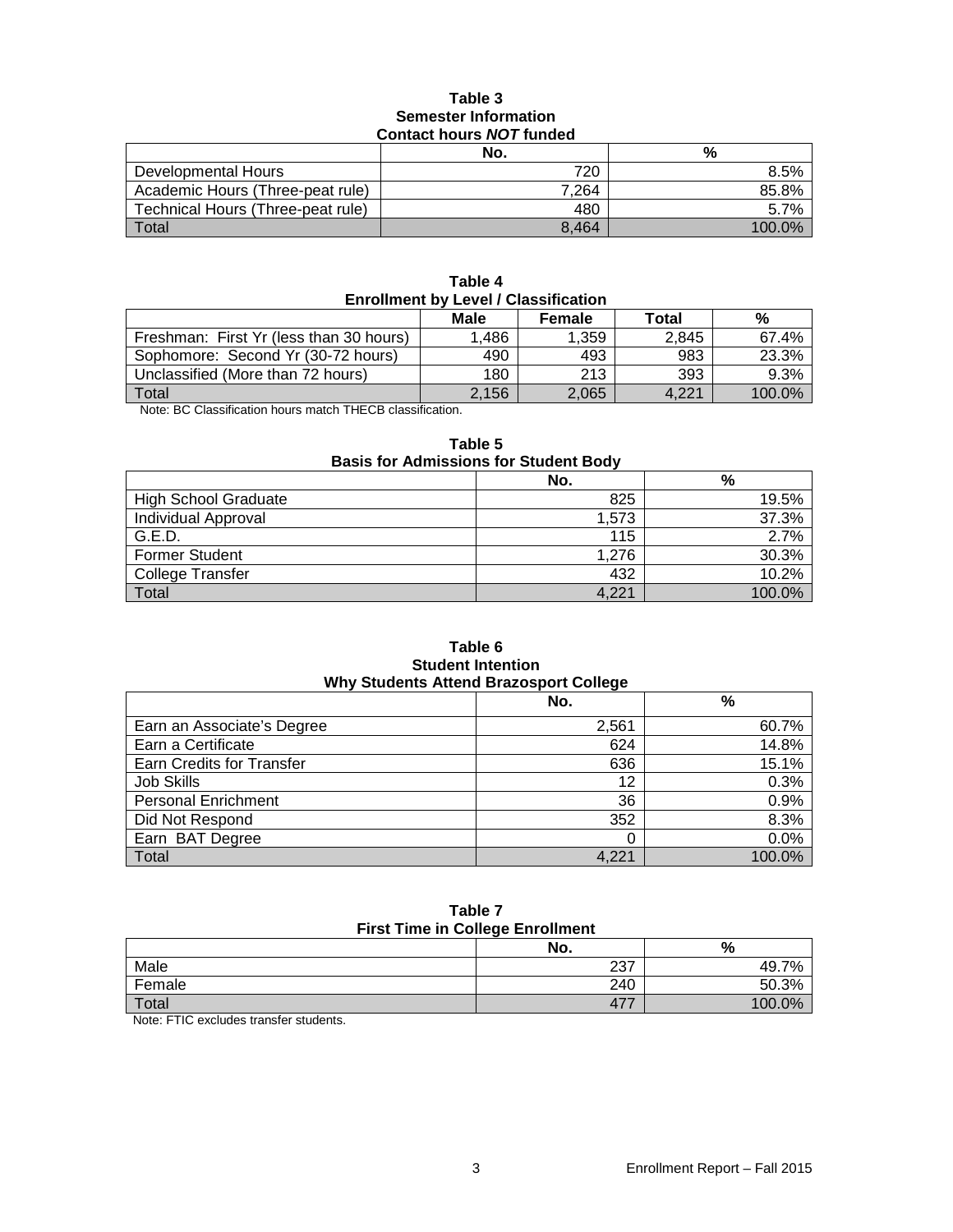| Table 8A                                |  |  |
|-----------------------------------------|--|--|
| <b>Student Residence Classification</b> |  |  |

|                    | No.   | %      |  |
|--------------------|-------|--------|--|
| <b>In-District</b> | 2,371 | 56.2%  |  |
| Out-of-District    | 1,819 | 43.1%  |  |
| Out-of-State       | 28    | 0.7%   |  |
| Foreign            | ື     | 0.1%   |  |
| Total              | 4,221 | 100.0% |  |

#### **Table 8B Student Residence**

| <b>City</b>            | No.   | $\%$   |
|------------------------|-------|--------|
| Angleton               | 762   | 18.1%  |
| <b>Brazoria</b>        | 336   | 8.0%   |
| Clute                  | 615   | 14.6%  |
| Danbury                | 43    | 1.0%   |
| Freeport               | 507   | 12.0%  |
| Lake Jackson           | 1,273 | 30.2%  |
| Sweeny                 | 227   | 5.4%   |
| West Columbia          | 156   | 3.7%   |
| <b>Other Residence</b> | 302   | 7.2%   |
| <b>Total Students</b>  | 4,221 | 100.0% |

**Table 8C Summary of Students by Residence**

| <b>Residence</b>        | No.   | $\%$   | <b>Residence</b> | No.            | %    |
|-------------------------|-------|--------|------------------|----------------|------|
| <b>Bexar County</b>     | 3     | .07%   | Alabama          | 2              | .05% |
| <b>Brazoria County</b>  | 4,034 | 95.57% | Arizona          | 1              | .02% |
| <b>Chambers County</b>  | 1     | .02%   | California       | 3              | .07% |
| Dallas County           | 1     | .02%   | Colorado         | 1              | .02% |
| <b>Fannin County</b>    | 1     | .02%   | Georgia          | 1              | .02% |
| Fort Bend County        | 17    | .40%   | Hawaii           | 1              | .02% |
| <b>Galveston County</b> | 20    | .47%   | Illinois         | 1              | .02% |
| <b>Guadalupe County</b> | 1     | .02%   | Indiana          | $\overline{2}$ | .05% |
| <b>Harris County</b>    | 22    | .52%   | Louisiana        | 5              | .12% |
| <b>Hidalgo County</b>   | 5     | .12%   | Michigan         | 1              | .02% |
| Jefferson County        | 1     | .02%   | Mississippi      | $\overline{2}$ | .05% |
| <b>Lubbock County</b>   | 1     | .02%   | Nebraska         | 1              | .02% |
| Matagorda County        | 74    | 1.75%  | Oklahoma         | 3              | .07% |
| <b>Midland County</b>   | 1     | .02%   | Oregon           | $\overline{2}$ | .05% |
| Montgomery County       | 1     | .02%   | Pennsylvania     | 1              | .02% |
| Polk County             | 1     | .02%   | South Carolina   | 1              | .02% |
| Robertson County        | 1     | .02%   |                  |                |      |
| San Patricio County     | 1     | .02%   | Finland          | 1              | .02% |
| Victoria County         | 1     | .02%   | Germany          | 1              | .02% |
| <b>Wharton County</b>   | 3     | .07%   | Ukraine          |                | .02% |

Includes students that pay C & D coded tuition.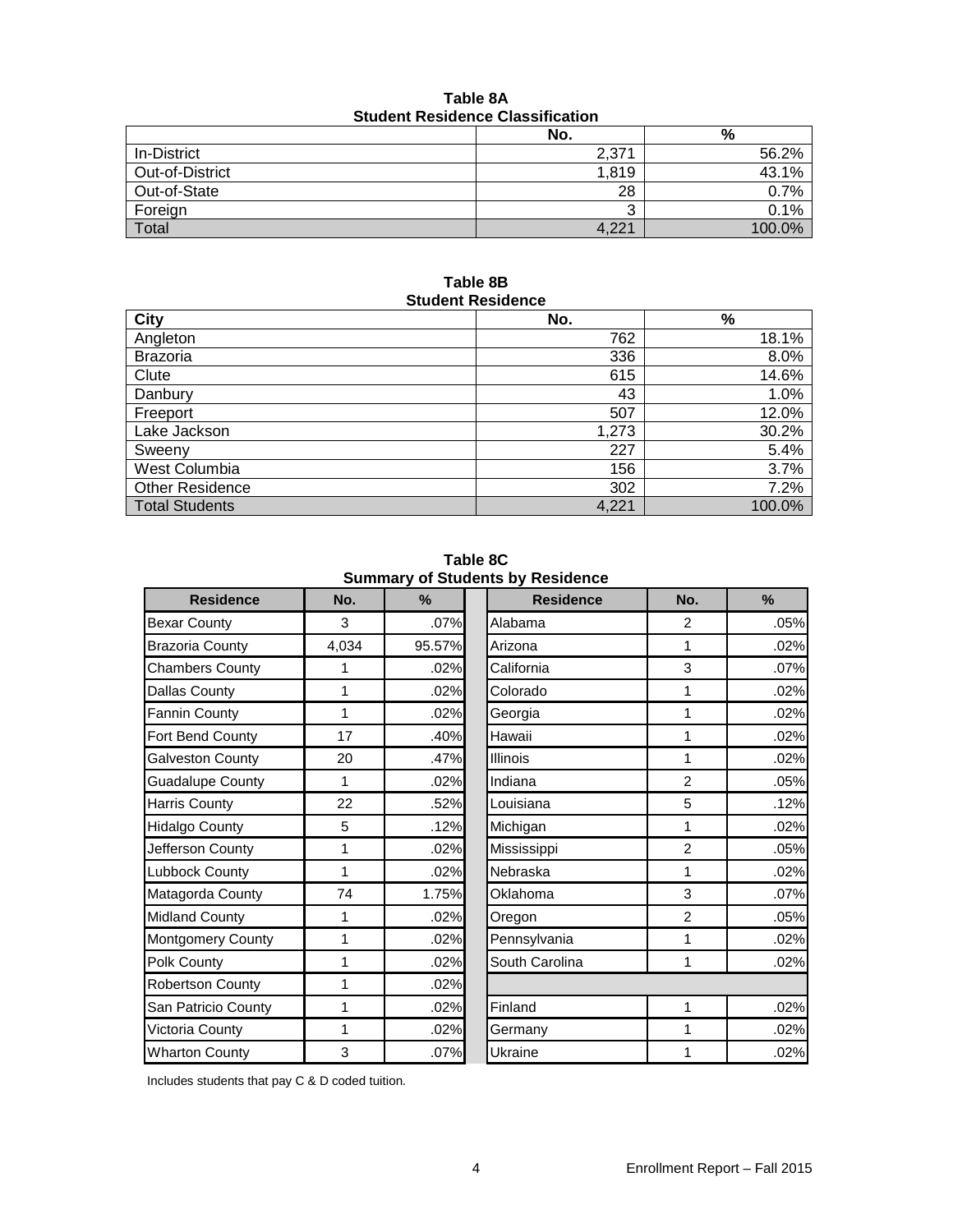#### **Table 9 High School Attended**

| <b>School</b>                      | $11911$ vollocl $R$ ttollaca<br>No. | %      |
|------------------------------------|-------------------------------------|--------|
| Angleton                           | 703                                 | 16.7%  |
| <b>Brazosport</b>                  | 465                                 | 11.0%  |
| <b>Brazosport Christian School</b> | 20                                  | 0.5%   |
| Brazoswood                         | 1,271                               | 30.1%  |
| Columbia                           | 342                                 | 8.1%   |
| Danbury                            | 46                                  | 1.1%   |
| Sweeny                             | 337                                 | 8.0%   |
| Other Schools                      | 687                                 | 16.3%  |
| No School Assigned                 | 350                                 | 8.3%   |
| <b>Total Students</b>              | 4,221                               | 100.0% |

#### **Table 10 Ethnic Groups**

| Lunno Oroups                     |                |        |  |
|----------------------------------|----------------|--------|--|
| Race                             | No.            | %      |  |
| White                            | 2,131          | 50.5%  |  |
| <b>Black</b>                     | 298            | 7.1%   |  |
| Hispanic                         | 1,574          | 37.3%  |  |
| Asian                            | 32             | 0.8%   |  |
| American Indian / Alaskan Native | 13             | 0.3%   |  |
| Non-Resident Alien               | 3              | 0.1%   |  |
| Native Hawaiian / Other Pacific  | $\overline{2}$ | 0.0%   |  |
| <b>Islander</b>                  |                |        |  |
| Race Unknown                     | 60             | 1.4%   |  |
| 2 or more races                  | 108            | 2.6%   |  |
| Total                            | 4,221          | 100.0% |  |

# **Table 11**

| Age Distribution of BC Students |       |        |  |  |  |  |
|---------------------------------|-------|--------|--|--|--|--|
| Age                             | No.   | %      |  |  |  |  |
| Under 18                        | 1,104 | 26.2%  |  |  |  |  |
| 18-21                           | 1,354 | 32.1%  |  |  |  |  |
| 22-24                           | 451   | 10.7%  |  |  |  |  |
| 25-30                           | 589   | 14.0%  |  |  |  |  |
| 31-35                           | 283   | 6.7%   |  |  |  |  |
| 36-50                           | 356   | 8.4%   |  |  |  |  |
| 51 or more                      | 84    | 2.0%   |  |  |  |  |
| Total                           | 4,221 | 100.0% |  |  |  |  |
| $= 23.4$<br>Average Age         |       |        |  |  |  |  |

Median Age = 20.0

# **Table 12**

| <b>New / Former Students</b> |       |        |  |  |  |
|------------------------------|-------|--------|--|--|--|
|                              | No.   | %      |  |  |  |
| <b>Former Students</b>       | 3.515 | 83.3%  |  |  |  |
| <b>New Students</b>          | 706   | 16.7%  |  |  |  |
| Total                        | .22'  | 100.0% |  |  |  |

Note: New students include transfer students and dual credit students.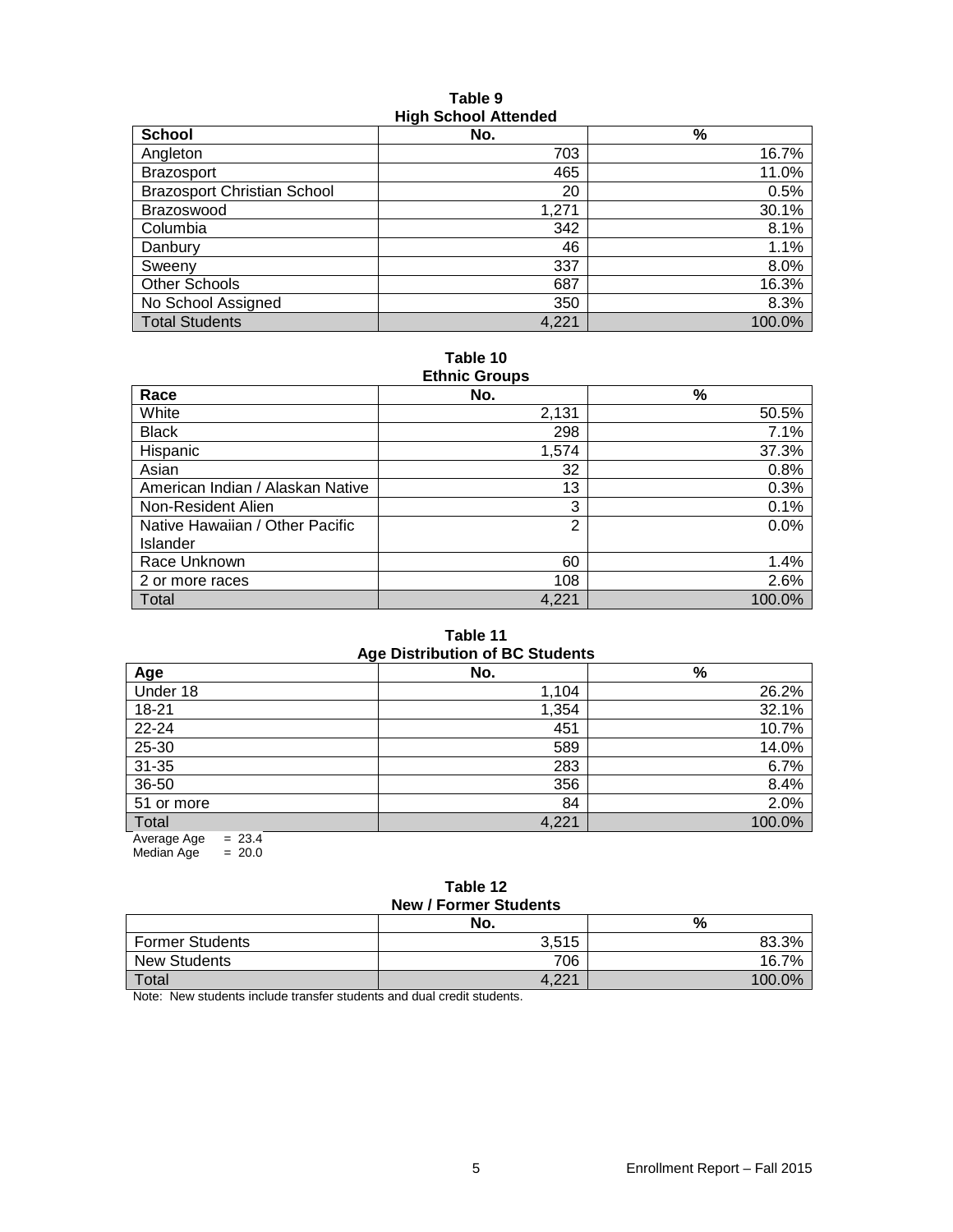#### **Table 13 First Generation Students**

|                                 | No. | %      |
|---------------------------------|-----|--------|
| <b>First Generation Student</b> | 288 | 40.8%  |
| Not First Generation Student    | 129 | 18.3%  |
| No response in mother's or      | 289 | 40.9%  |
| father's education level        |     |        |
| Total                           | 706 | 100.0% |

Note: First generation students include only new students.

A first generation student is defined by both parents' education level below a Baccalaureate Degree.

#### **Table 14 Majors by Full / Part-Time**

#### **General Academic Degree Majors (AA)**

|       | Not Dual Credit<br>Student | <b>Dual Credit</b><br><b>Student</b> | No.   | %      |
|-------|----------------------------|--------------------------------------|-------|--------|
| Full  | 382                        |                                      | 392   | 20.2%  |
| Part  | 826                        | 726                                  | 1.552 | 79.8%  |
| Total | 1,208                      | 736                                  | 1.944 | 100.0% |

#### **General Academic Degree Majors (AS)**

|       | Not Dual Credit<br>Student | <b>Dual Credit</b><br>Student | No. | %      |
|-------|----------------------------|-------------------------------|-----|--------|
| Full  |                            |                               | 78  | 31.0%  |
| Part  | 166                        |                               | 174 | 69.0%  |
| Total | 243                        | 9                             | 252 | 100.0% |

# **Other Academic Majors**

|       | Not Dual Credit<br><b>Student</b> | <b>Dual Credit</b><br>Student | No. | %      |
|-------|-----------------------------------|-------------------------------|-----|--------|
| Full  | 18                                |                               | 18  | 19.8%  |
| Part  | 58                                | 15                            | 70  | 80.2%  |
| Total | 76                                | 15                            | 91  | 100.0% |

#### **Technical Majors**

|       | Not Dual Credit<br>Student | <b>Dual Credit</b><br><b>Student</b> | No.   | %      |  |
|-------|----------------------------|--------------------------------------|-------|--------|--|
| Full  | 269                        |                                      | 271   | 15.5%  |  |
| Part  | 1,187                      | 290                                  | 1.477 | 84.5%  |  |
| Total | 1.456                      | 292                                  | 1.748 | 100.0% |  |

#### **Bachelor's in Applied Technology Majors**

|       | Not Dual Credit<br><b>Student</b> | <b>Dual Credit</b><br>Student | --<br>No. | %      |
|-------|-----------------------------------|-------------------------------|-----------|--------|
| Full  | 56                                |                               | 56        | 30.1%  |
| Part  | 130                               |                               | 130       | 69.9%  |
| Total | 186                               |                               | 186       | 100.0% |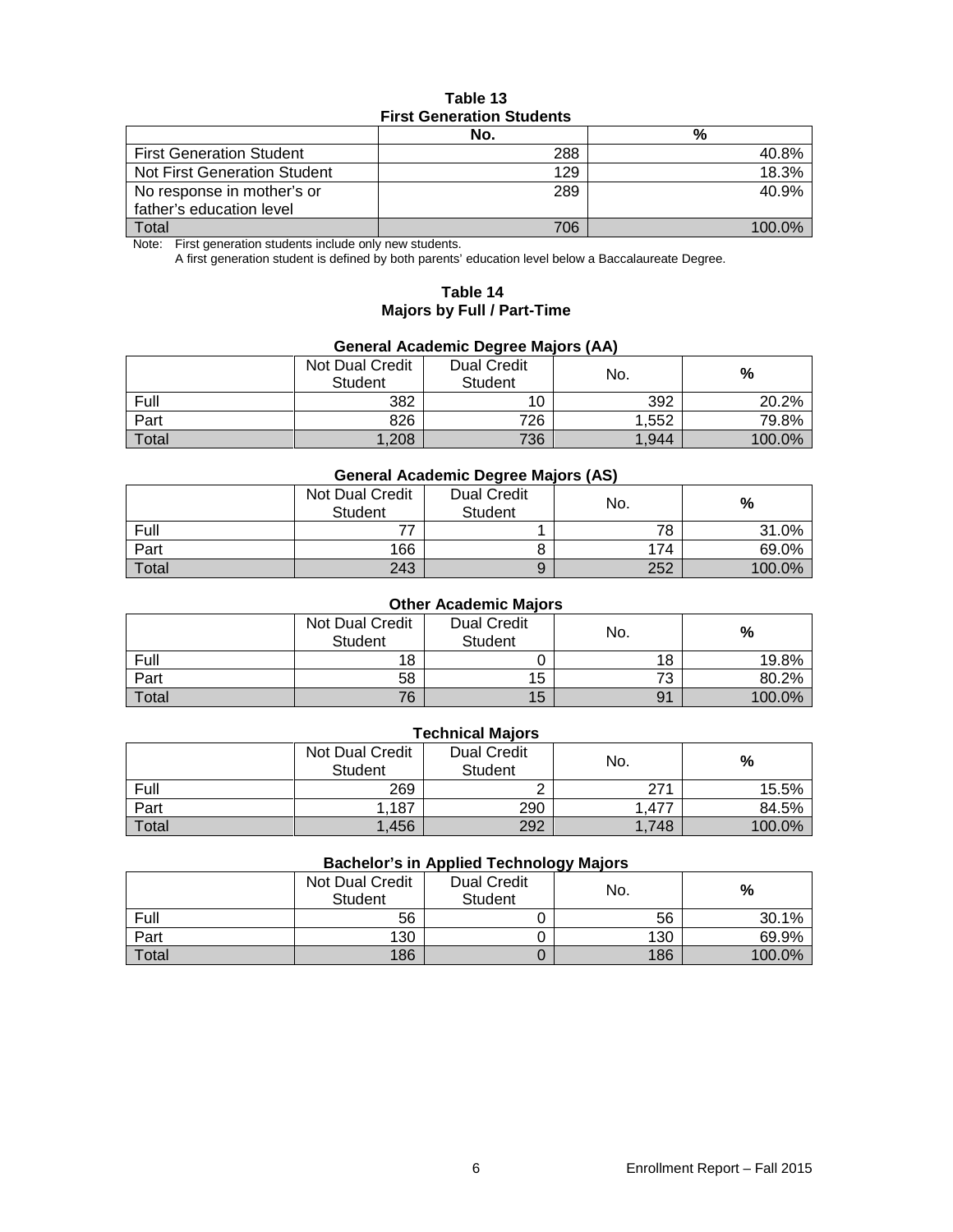#### **Table 15A Enrollment by Department**

|              |                 |                 | <b>Technical Programs</b> |        |           |             |
|--------------|-----------------|-----------------|---------------------------|--------|-----------|-------------|
|              |                 |                 | <b>Contact</b>            |        |           |             |
|              | <b>Total</b>    | <b>Semester</b> | <b>Hours</b>              |        |           |             |
|              | <b>Students</b> | <b>Hours</b>    | Lec/Lab                   | Co-op  | Practicum | <b>FTSE</b> |
| <b>ACNT</b>  | 58              | $\overline{87}$ | 1,856                     |        |           | 7.25        |
| <b>AUMT</b>  | 102             | 185             | 6,320                     | 1,600  |           | 15.42       |
| <b>BMGT</b>  | 25              | 75              | 1,200                     |        |           | 6.25        |
| <b>BUSG</b>  | 23              | 69              | 1,104                     |        |           | 5.75        |
| CDEC         | 30              | 72              | 2,880                     | 1,920  |           | 6.00        |
| <b>CETT</b>  | 44              | 66              | 1,408                     |        |           | 5.50        |
| <b>CJLE</b>  | 168             | 420             | 13,440                    |        |           | 35.00       |
| <b>CJSA</b>  | 1               | 3               | 336                       |        | 336       | 0.25        |
| <b>CNBT</b>  | 156             | 285             | 9,616                     | 4,800  |           | 23.75       |
| <b>CTEC</b>  | 150             | 239             | 5,024                     |        |           | 19.92       |
| <b>DFTG</b>  | 362             | 543             | 12,720                    | 960    |           | 45.25       |
| <b>ELPT</b>  | 325             | 501             | 10,544                    |        |           | 41.75       |
| <b>ELTN</b>  | 26              | 39              | 4,368                     | 4,160  |           | 3.25        |
| <b>EMSP</b>  | 33              | 77              | 3,168                     |        |           | 6.42        |
| <b>EPCT</b>  | 32              | 78              | 1,248                     |        |           | 6.50        |
| <b>HART</b>  | 130             | 256             | 6,224                     | 1,280  |           | 21.33       |
| <b>HITT</b>  | 92              | 246             | 4,176                     |        |           | 20.50       |
| <b>IMED</b>  | 20              | 30              | 640                       |        |           | 2.50        |
| <b>INTC</b>  | 511             | 913             | 18,544                    |        |           | 76.08       |
| <b>ITNW</b>  | 82              | 123             | 2,624                     |        |           | 10.25       |
| <b>ITSC</b>  | 154             | 231             | 5,488                     | 640    |           | 19.25       |
| <b>ITSE</b>  | 34              | 51              | 1,360                     |        |           | 4.25        |
| <b>ITSW</b>  | 30              | 45              | 960                       |        |           | 3.75        |
| <b>MCHN</b>  | 361             | 555             | 22,032                    | 12,160 |           | 46.25       |
| <b>NDTE</b>  | 26              | 39              | 1,248                     |        |           | 3.25        |
| <b>NUCP</b>  | 30              | 60              | 1,200                     |        |           | 5.00        |
| <b>OSHT</b>  | 98              | 317             | 5,520                     |        |           | 26.42       |
| PFPB         | 189             | 300             | 8,400                     | 2,560  |           | 25.00       |
| <b>POFI</b>  | 88              | 132             | 6,848                     | 4,160  |           | 11.00       |
| <b>POFT</b>  | 158             | 270             | 6,064                     |        |           | 22.50       |
| <b>PTAC</b>  | 910             | 2,055           | 46,000                    |        |           | 171.25      |
| <b>RNSG</b>  | 231             | 426             | 18,800                    |        |           | 35.50       |
| <b>TECM</b>  | 132             | 264             | 5,280                     |        |           | 22.00       |
| <b>VNSG</b>  | 21              | 49              | 2,352                     |        |           | 4.08        |
| <b>WLDG</b>  | 290             | 584             | 24,320                    | 3,200  |           | 48.67       |
| <b>Total</b> | 5,122           | 9,685           | 263,312                   | 37,440 | 336       |             |

Note: Enrollment may be duplicated.

FTSE = fall semester hours divided by 12.

Interinstitutional hours are not included.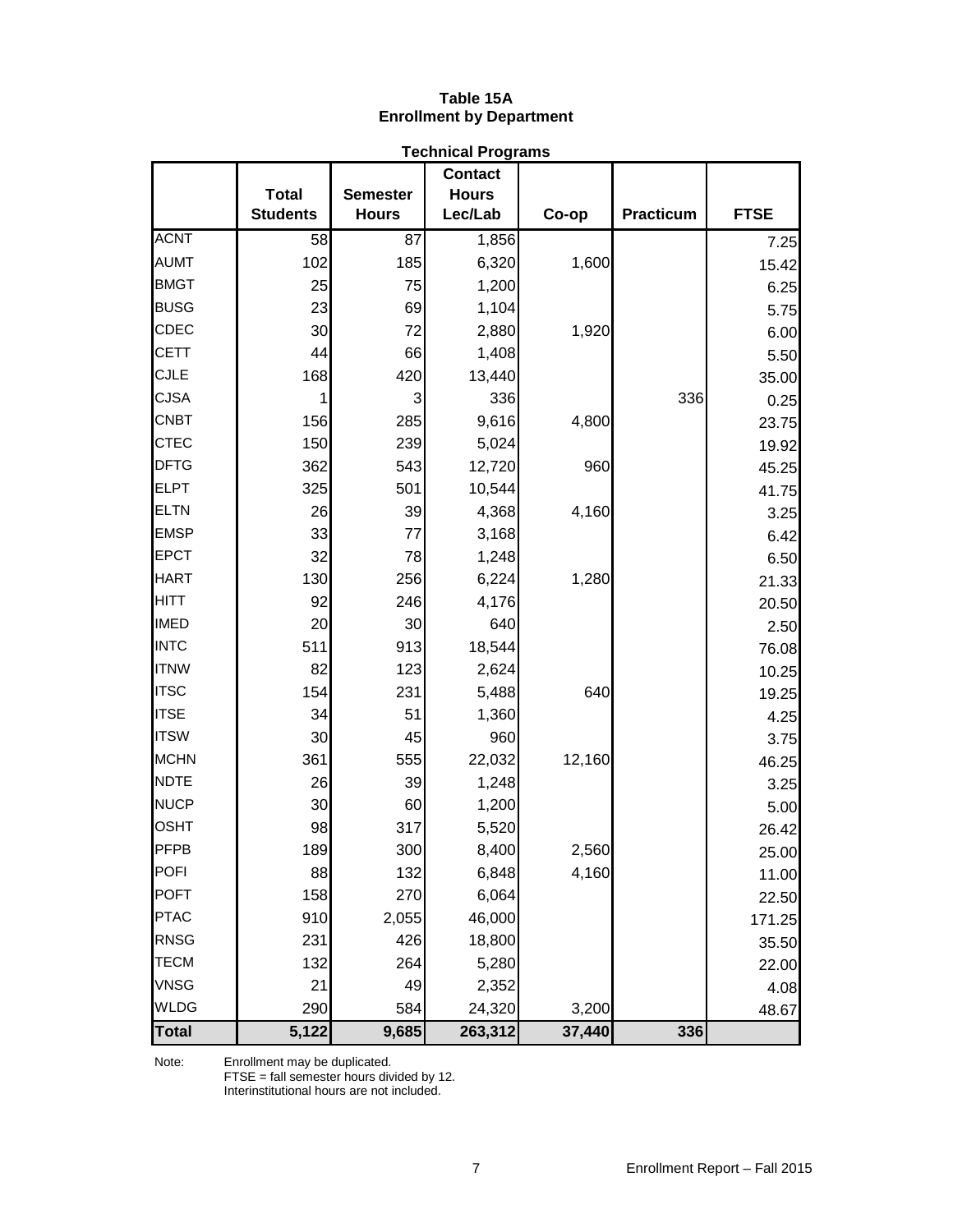## **Table 15B Enrollment by Department**

|                       |                                 |                                 | <b>Academic Programs</b>                  |                         |                  |             |
|-----------------------|---------------------------------|---------------------------------|-------------------------------------------|-------------------------|------------------|-------------|
|                       | <b>Total</b><br><b>Students</b> | <b>Semester</b><br><b>Hours</b> | <b>Contact</b><br><b>Hours</b><br>Lec/Lab | Co-op                   | <b>Practicum</b> | <b>FTSE</b> |
| <b>ACCT</b>           | 90                              | 180                             | 2,880                                     |                         |                  | 15.00       |
| <b>ARTS</b>           | 262                             | 606                             | 12,576                                    |                         |                  | 50.50       |
| <b>BCIS</b>           | 316                             | 632                             | 12,640                                    |                         |                  | 52.67       |
| <b>BIOL</b>           | 962                             | 1,968                           | 46,176                                    |                         |                  | 164.00      |
| <b>BUSI</b>           | 11                              | 33                              | 528                                       |                         |                  | 2.75        |
| <b>CHEM</b>           | 544                             | 1,096                           | 24,736                                    |                         |                  | 91.33       |
| cosc                  | 44                              | 66                              | 1,760                                     |                         |                  | 5.50        |
| <b>CRIJ</b>           | 72                              | 216                             | 3,456                                     |                         |                  | 18.00       |
| <b>DRAM</b>           | 60                              | 126                             | 3,008                                     |                         | 1,152            | 10.50       |
| <b>ECON</b>           | 77                              | 231                             | 3,696                                     |                         |                  | 19.25       |
| <b>EDUC</b>           | 52                              | 78                              | 1,664                                     |                         |                  | 6.50        |
| <b>ENGL</b>           | 970                             | 2,700                           | 45,072                                    |                         |                  | 225.00      |
| <b>ENVR</b>           | 188                             | 384                             | 9,024                                     |                         |                  | 32.00       |
| <b>GEOG</b>           | 10                              | 30                              | 480                                       |                         |                  | 2.50        |
| GOVT                  | 423                             | 1,269                           | 20,304                                    |                         |                  | 105.75      |
| <b>HIST</b>           | 625                             | 1,875                           | 30,000                                    |                         |                  | 156.25      |
| <b>HUMA</b>           | 224                             | 672                             | 10,752                                    |                         |                  | 56.00       |
| <b>MATH</b>           | 1,413                           | 3,426                           | 61,616                                    |                         |                  | 285.50      |
| <b>MHSM</b>           | 54                              | 162                             | 2,592                                     |                         |                  | 13.50       |
| <b>MUAP</b>           | 18                              | 18                              | 288                                       |                         |                  | 1.50        |
| <b>MUEN</b>           | 52                              | 52                              | 2,992                                     |                         |                  | 4.33        |
| <b>MUSI</b>           | 149                             | 379                             | 6,384                                     |                         |                  | 31.58       |
| <b>PHYS</b>           | 97                              | 195                             | 4,656                                     |                         |                  | 16.25       |
| <b>PSYC</b>           | 893                             | 2,679                           | 42,864                                    |                         |                  | 223.25      |
| SOCI                  | 122                             | 366                             | 5,856                                     |                         |                  | 30.50       |
| <b>SPAN</b>           | 67                              | 141                             | 2,736                                     |                         |                  | 11.75       |
| <b>SPCH</b>           | 315                             | 945                             | 15,120                                    |                         |                  | 78.75       |
| <b>TECA</b>           | 39                              | 87                              | 1,552                                     |                         |                  | 7.25        |
| <b>TMGT</b>           | 336                             | 962                             | 15,392                                    |                         |                  | 80.17       |
| <b>Total</b>          | 8,485                           | 21,574                          | 390,800                                   | $\overline{\mathbf{0}}$ | 1,152            |             |
| Grand<br><b>Total</b> | 13,607                          | 31,259                          | 654,112                                   | 37,440                  | 1,488            |             |

Note: Enrollment may be duplicated.

FTSE = fall semester hours divided by 12. Interinstitutional hours are not included.